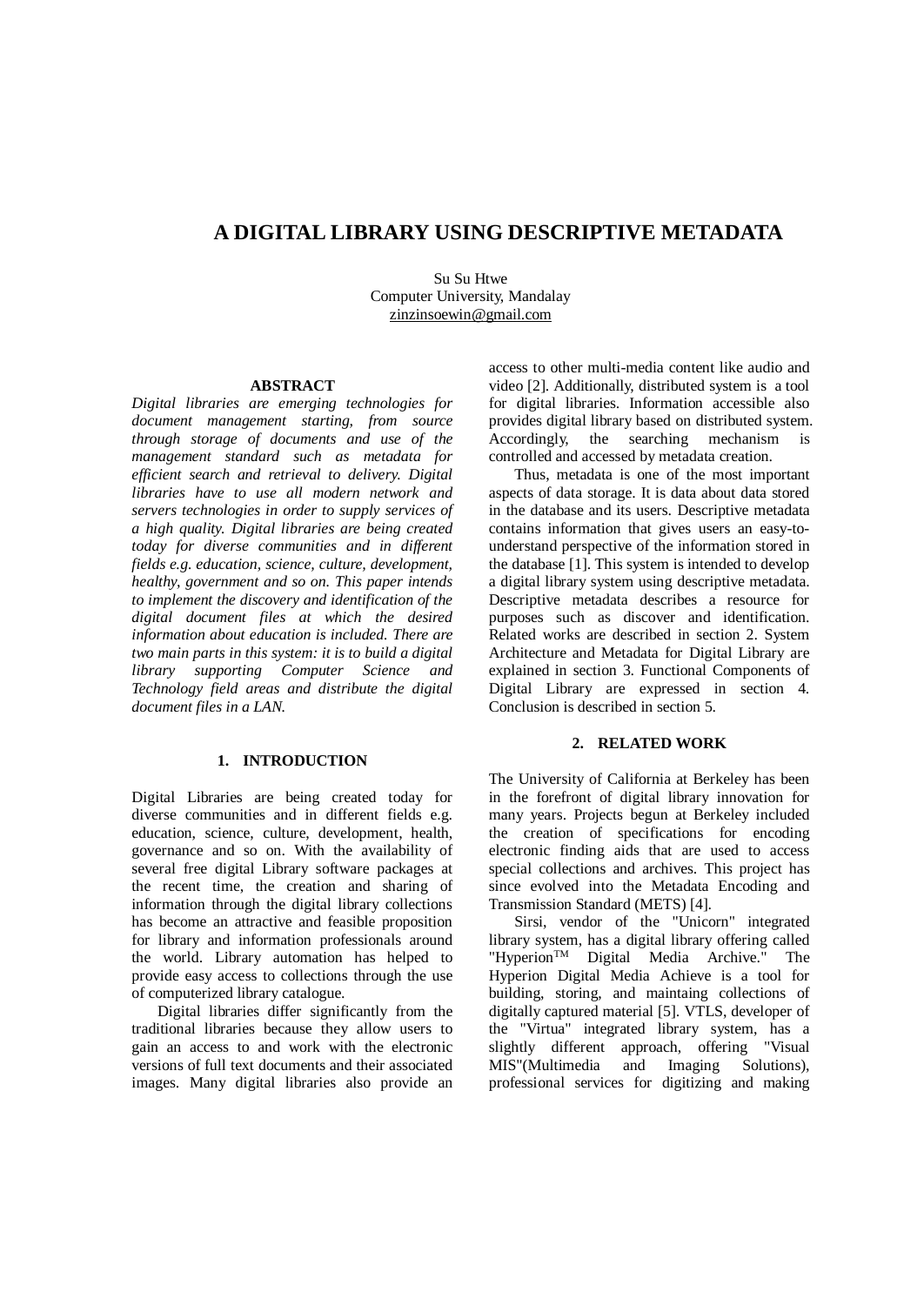available a variety of materials such as documents, maps, glass plates, slides, photographs, catalog cards, manuscripts and microfilm [6].

Luna Imaging's "Insight" high resolution digital imaging software is used to digitize image collections, license digital images from existing image collections, share content with other institutions. The Andrew W. Mellon Foundation is adopting Luna's Insigh software as the platform to distribute ArtSTOR, a new independent, not-for profit organization that will make a large body of digital resources for the study of art, architecture, and other fields in the humanities available for subscription [7].

MuseGlobal, Inc. specializes in information connectivity solutions. Its flagship product, MuseSearch<sup>TM</sup>, is a broadcast search technology that allows unlimited numbers and types of information sources to be searched simultaneously with a single user query. It also incorporates linking features to take users from record results to category indices, content, and references [8].

#### **3. SYSTEM ARCHITECTURE AND METADATA FOR DIGITAL LIBRARY**

#### **3.1. Digital library**

This system organizes and focuses the collections of digital objects with the methods of access and retrieval. This system retain the several qualities of traditional libraries such as a defined community of users, focused collections, long-term available, the possibility of selecting, organizing, preserving and sharing resources.

The digital libraries are sometimes perceived as institutions, though this is not as dominant as the previous definition. The following definition given by the Digital Library Federation (DFL) brings out the essence of this perception. "Digital Libraries are organization that provide the resources, including the specialized staff to select, structure, offer intellectual access to interpret, distribute, preserve the integrity of and ensure the persistence over time of collections of digital works so that they are readily and economically available for use by a defined community or set of communities".

# **3.2. Metadata**

The metadata refers to information about information or, equivalently, data about data. The term has come to mean structured information that feeds into automated processes, and this is currently the most useful way to think about metadata [3].

An important reason for creating descriptive metadata is to facilitate discovery of relevant information. In addition to resource discovery, metadata can help organize electronic resources, facilitate interoperability and legacy resource integration, and provide digital identification, and support archiving and preservation [1].

In this system, an important reason for creating descriptive metadata is to facilitate discovery of relevant information. Metadata creation is for searching first character of authors or titles and the quantities of that character. In addition to resource discovery, metadata can help organize electronic resources, facilitate interoperability and legacy resource integration, and provide digital identification, and support archiving and preservation. When administrator creates metadata, the system automatically updates.

Metadata creation in this system is as follows: Metadata for title is shown in Table 1 and for author in Table 2. In Table 1, the first character for each title and number of books for that title are stored into two columns. In table 2, the first character for each author and number of books for that author are stored into two columns, respectively.

**Table 1 .** Metadata for Title

|                | <b>Table 1.</b> Metadata for The |              |
|----------------|----------------------------------|--------------|
| Sr.no          | Staring with                     | Number of    |
|                | Character                        | <b>Books</b> |
|                | A                                | 2            |
| $\overline{2}$ | B                                |              |
| 3              | $\mathbf C$                      | 6            |
|                | D                                | 5            |
| 5              | E                                | 6            |
| 6              | F                                | 3            |
|                | G                                | 6            |
| .              |                                  |              |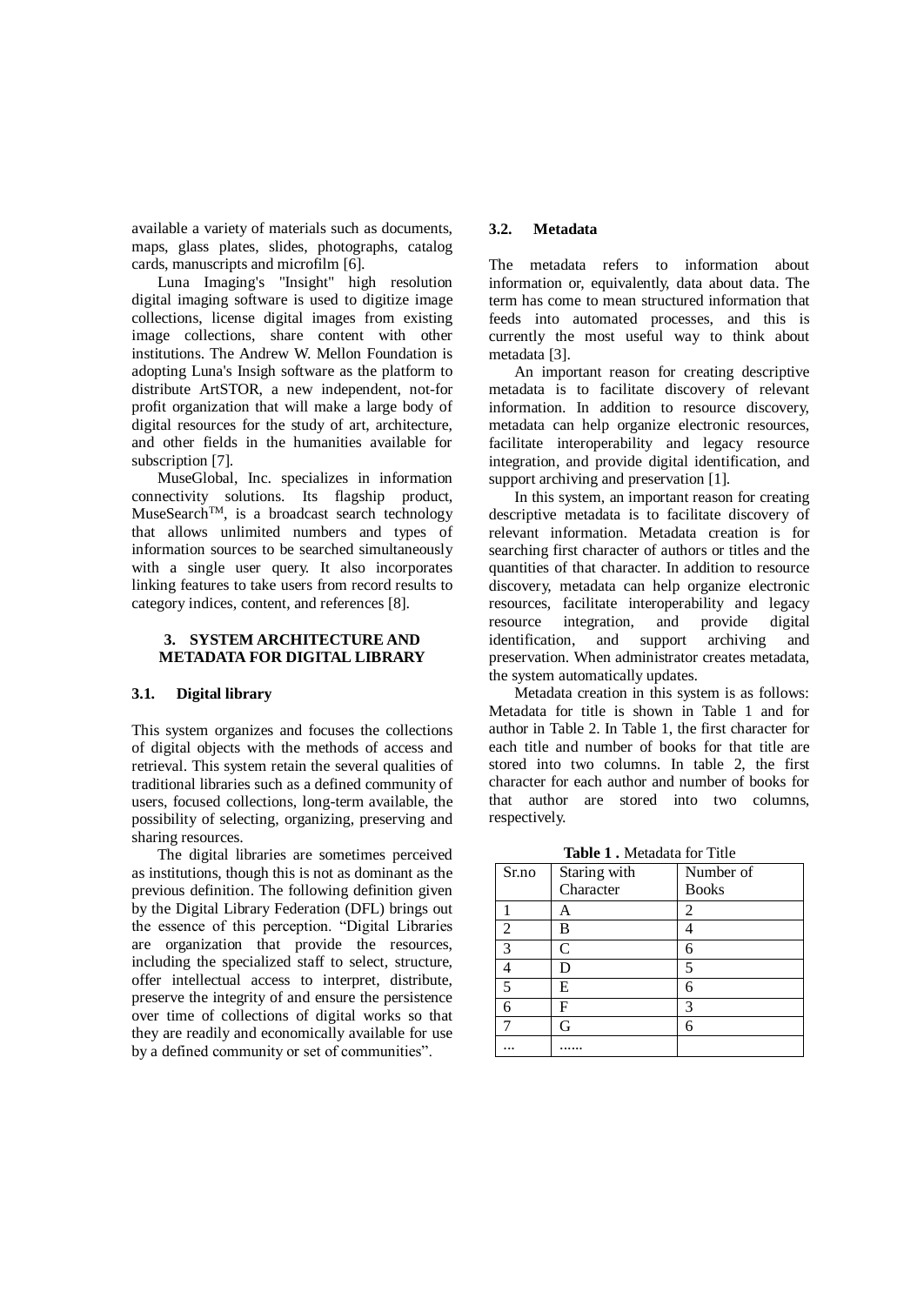| Sr.no | Starting with | Number of    |
|-------|---------------|--------------|
|       | Character     | <b>Books</b> |
|       | Α             | 2            |
| 2     | B             | 3            |
| 3     | $\mathsf{C}$  | 6            |
| Δ     | D             | 4            |
| 5     | E             | 1            |
| 6     | $\mathbf{F}$  | 9            |
|       | G             |              |
|       |               |              |

**Table 2 .** Metadata for Author

If the user search by title, the system sort title name start with character and then also search by author name. Metadata schemes (also called schema) are sets of metadata elements designed for a specific purpose, such as describing a particular type of information resource. The definition or meaning of the elements themselves is known as the semantics of the scheme. The values given to metadata elements are the content. Metadata schemes generally specify names of elements and their semantics. Optionally, they may specify content rules for how content must be formulated (for example, capitalization rules), and allowable content values (for example, terms must be used from a specified controlled vocabulary).

# **3.3. Client/Server Technology**

Client/server technology is the computer architecture used in this system. It is divided functions into client (requestor) and server (provider) subsystems, with standard communication methods to facilitate the sharing of information between them.

In this system, there are two main processes such as client site and server site. Client user can search the books through metadata for book title or book author. The administrator can create and modify metadata and books to the system. The books are created in server site related to Computer Science and Technology field area such as Multiagent, the Design and Analysis of Computer Algorithms, Programming Languages, Software Engineering, Data Mining, Web-based Mining,

Networking. In this system, number of books is organized as hundred lengths in server database.



**Figure 1.** System Architecture for digital library

#### **3.4. Motivation of the system**

This digital library is being created for Computer Science and Technology area using descriptive metadata and client/server technology. This system retains the several qualities of traditional libraries such as a defined community of users, focused collections, long-term available, the possibility of selecting, organizing, preserving and sharing resources. Metadata is one of the most important aspects of data storage. Metadata is one of the most important aspects of data storage. Metadata contains information that gives users an easy-to understand perspective of the information stored in the database. Client/server technology is used in this system as standard communication method to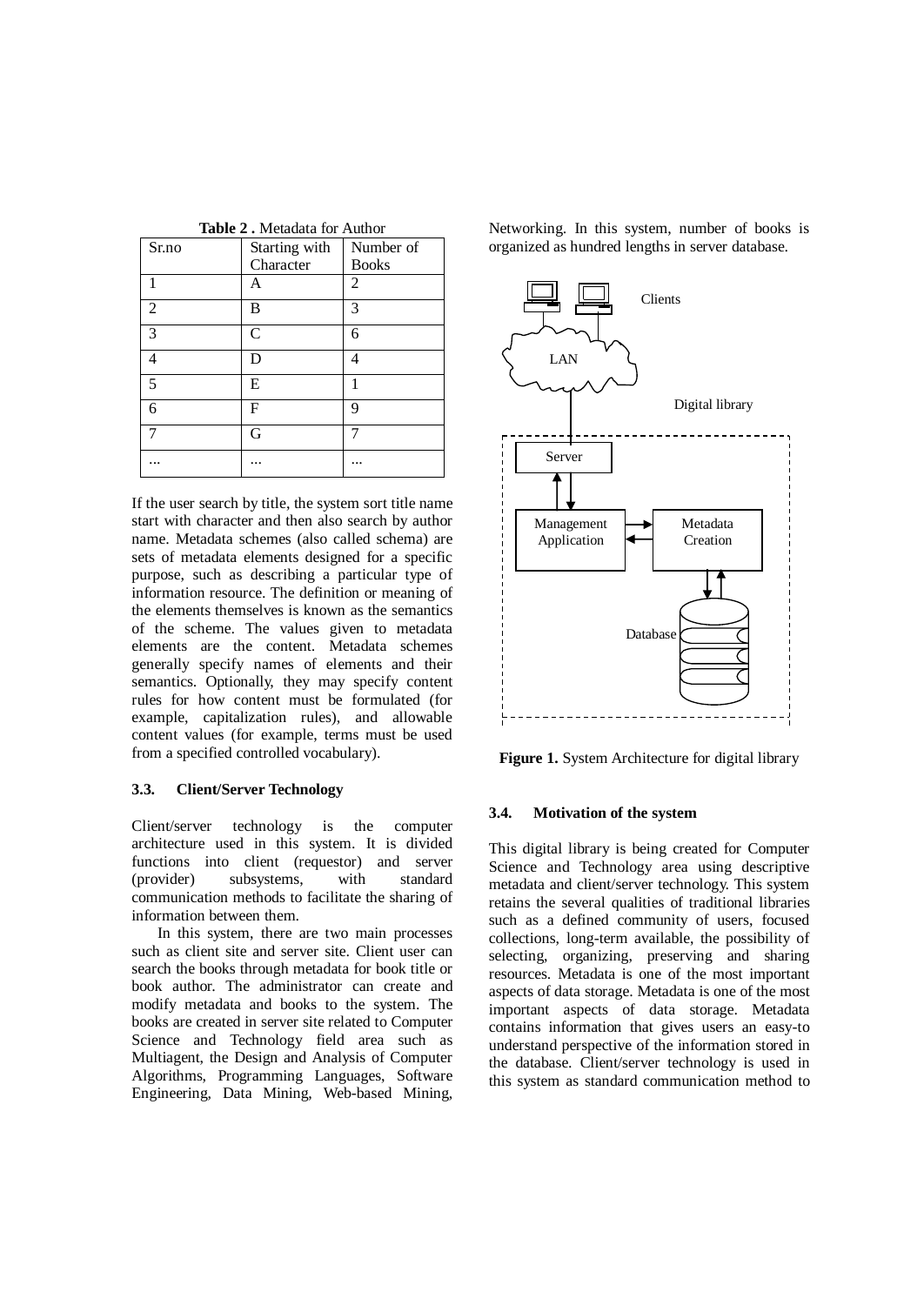facilitate the sharing of information between them.

### **4. FUNCTIONAL COMPONENTS OF DIGITAL LIBRARY**

In this section, digital library is explained in 4.1, implemented procedure is described in 4.2 and implementation interfaces are in 4.3.

#### **4.1. Digital library**

In this system, four components are shared as: *Selection and Acquisition*: the typical process converted in this component includes the selection of documents to be added, the subscription of database and the digitization and conversion of documents to an appropriate digital form.

*Organization*: the key processes involve in this component is the assignment of the metadata to each document being added to the collection.

*Indexing and Storage*: this component carries out the indexing and storage of documents and metadata for efficient search and retrival.

*Search and Retrival*: this is the digital library interface used by the end users to browse, search retrieve and view the contents of the digital library.

#### **4.2. Implemented Procedure**

In this system, there are two main processes such as server site and client site. The administrator can create/modify metadata, author name, publishers and books information. Administrator can also view the metadata to the system as shown in Figure 2.







**Figure 3.** Use Case Diagram (Client)

Client user can search the books by author name and book title as shown in Figure 3. Client can also view the metadata.

# **4.3. Implementation Interfaces**

This system contains client and server potion. In client potion, user can view the metadata as shown in Figure 4. And user can also view all books list into the system's database. That database are stored in sever potion.



**Figure 4.** Metadata Form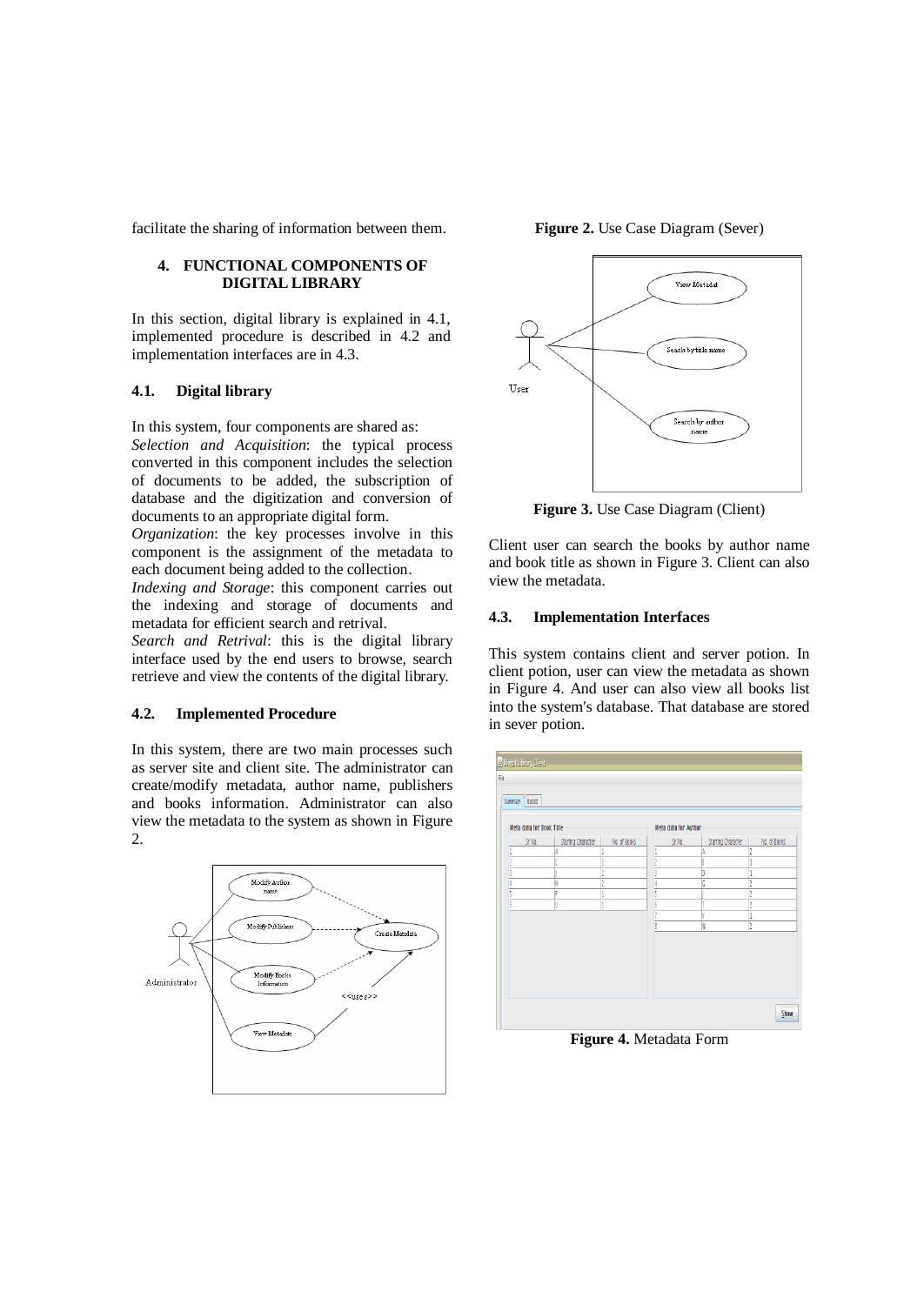User can retrieve books by title and author name as shown in Figure 5 User can view all information of books in the system.

|   |                                     |           |               |         | Search<br><b>Clear</b> |                |
|---|-------------------------------------|-----------|---------------|---------|------------------------|----------------|
| D | Title                               | Author(s) | <b>ISBN</b>   | Edition | Publisher              | Published Year |
|   | An Introduction to Net Jan Graba    |           | 1-84628-380-9 | Second  | Springer               | 2007           |
|   | Microsoft Windows Sh Jerry Lee Ford |           | 0-587-00243-1 | Second  | THOMSON                | 2005           |
|   |                                     |           |               |         |                        |                |

**Figure 5**. Searching Book by Author Name

Full-text search engines and metadata repositories have so far investigated very different approaches to search, mainly due to their separate and different storage systems for information and data. Metadata is a set of information that describes the characteristics of a data set.

When user search character which starts with letter j for title, user can view all titles starting with j. And then when user chooses required title and retrieve full text information of book as shown in Figure 6.



**Figure 6.** Full Text Information of Book

| Rook ID:           | $\overline{a}$                              |      |                                                                          | $\overline{D}$ | Title                                                      | Author(s)                 | Edition                                    |                          |
|--------------------|---------------------------------------------|------|--------------------------------------------------------------------------|----------------|------------------------------------------------------------|---------------------------|--------------------------------------------|--------------------------|
| Title:             | lays Web Services                           |      |                                                                          |                | Computer Science Milliam Grosso                            |                           | $111 - 111$                                | ۰                        |
|                    |                                             |      | E                                                                        |                | Page Maker 7.0                                             | Curu                      | $111 - 123$                                |                          |
| Authors:           | <b>Tyler Jewell</b>                         |      | E<br>ā                                                                   |                | MS Word XP                                                 | Curu                      | 111-124                                    |                          |
|                    | <b>David Chappell</b>                       |      |                                                                          |                | lava Web Services Tyler lewell.Dayl.<br>An introduction t. | lan Graba                 | $0 - 596 - 00269$<br>$1 - 84628 - 380 - 9$ |                          |
|                    |                                             |      | Is                                                                       |                | Java Enterprise                                            | WilliamL Brett            | $0 - 569 - 00123 - 1$                      |                          |
|                    |                                             | Add  | $\frac{5}{7}$                                                            |                | UML Weekend C.                                             | ThomasA                   | $0 - 7646 - 4910 - 3$                      |                          |
|                    |                                             |      | ß                                                                        |                | Issues in Multiag.                                         | Jerry Lee Ford            | $0 - 587 - 00243 - 1$                      |                          |
| ISBN:              | 0-596-00269                                 |      | b                                                                        |                | C for lava Progr                                           | <b>Wivek Chopra</b>       | $0 - 968 - 2412 - 5$                       |                          |
| <b>Edition:</b>    |                                             |      | 10                                                                       |                | <b>Java Nio</b>                                            | <b>Ron Hitchens</b>       | $0 - 596 - 00288 - 2$                      |                          |
|                    | First                                       |      | 11                                                                       |                | <b>JAVA DEVELOPM</b>                                       | <b>FRIK HATCHER</b>       | 1930110588                                 |                          |
| Publisher:         | OREILLY                                     |      | 12                                                                       |                | Beginning Shell S.                                         | RUDRA PRATAP.             | $978 - 0 - 7645 - 8$                       |                          |
|                    |                                             |      | 13                                                                       |                | <b>Teach Yourself S</b>                                    | Sriranga Veerar           | $0 - R64 - 00125 - 9$                      |                          |
|                    |                                             |      | 14                                                                       |                | More Java Pitfalls                                         | Michael C                 | $0 - 471 - 23751 - 5$                      |                          |
|                    |                                             |      | $\frac{15}{16}$                                                          |                | lays Look and F.                                           | Dotneter                  | 0701775824                                 |                          |
|                    |                                             | Add  |                                                                          |                | JavaScript Bible                                           | Danny Coodman             | 0-7645-5743-2                              |                          |
| Published Year2002 |                                             |      | 17                                                                       |                | <b>Teach Yourself I.</b>                                   | Laura Lemay               | $1 - 57521 - 030 - 4$                      |                          |
|                    |                                             |      | 18                                                                       |                | The book of IAV.                                           | Naday Saylo               | 1-886411-36-0                              |                          |
| <b>New</b>         | Selected File: /books/laya Web Services odf | Sel  | 19                                                                       |                | Dynamic HTML                                               | Fontswin                  | $-77681 - 045 - 2$                         |                          |
|                    |                                             |      | $rac{20}{21}$                                                            |                | XML1.1Bible                                                | <b>Elliotte Rusty Ha.</b> | $0 - 7645 - 4986 - 3$                      |                          |
|                    |                                             | View |                                                                          |                | Programming W.                                             | Simon                     | $0 - 596 - 0019 - 3$                       |                          |
|                    | Save<br>Cancel                              |      | $\begin{array}{ c c }\hline 2 & 2 \\ \hline 2 & 3 \\ \hline \end{array}$ |                | <b>HTML 4.01 Spe</b>                                       | Dave Raggett              | $0 - 652 - 0087 - 7$                       |                          |
|                    |                                             |      |                                                                          |                | <b>HML Bible</b>                                           | <b>Edward Blair</b>       | $0 - 7645 - 4760 - 7$                      | $\overline{\phantom{a}}$ |
|                    |                                             |      |                                                                          |                |                                                            |                           |                                            |                          |

Full text information of books is stored in server database. Information of books (metadata) is created in server site.

**Figure 7**. Entry Process for Information of Books (Server)

Administrator creates and modifies author name, publisher name and information of book in server site. Full text information of book is stored in server database. Administrator also view author name publisher name and information of books are stored. And then, Administrator search and retrieve required full text information of books. This process is shown in Figure 7.

#### **5. CONCLUSION**

This paper intends to implement the discovery and identification of the digital document files at which the desired information about education is included. There are two main parts in this system: it is to build a digital library supporting Computer Science and Technology field areas and distribute the digital document files in a LAN.

Metadata reduces time to search the information of book. This system cannot be implied with text similarity. And then, users search and retrieve the information through metadata appropriately. This digital library system is to provide only for Computer Science and Technology field area.

#### **REFERENCES**

### [1] A Practical Approach ," *Alberta, Canada,*